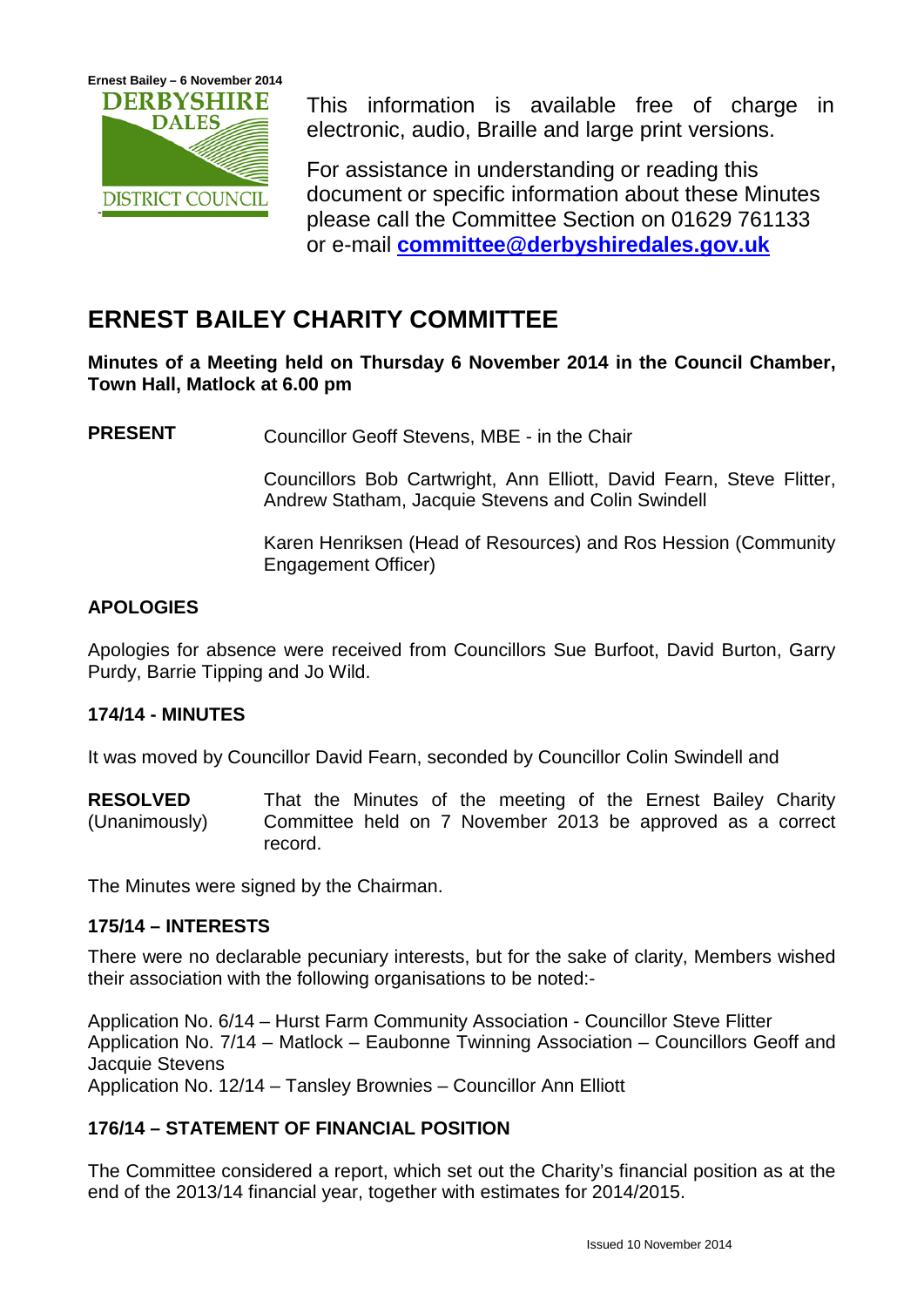The charitable fund administered by the District Council had earned on average an interest rate of 1.28% during the year.

The amount available in the distribution fund at  $1<sup>st</sup>$  April 2014, excluding the maintenance provision, was £38,587.

It was moved by Councillor Steve Flitter, seconded by Councillor Jacquie Stevens and

- **RESOLVED** (Unanimously) 1. That the financial statement for the 2013/14 financial year be received.
	- 2. That the funds of the Charity continue to be invested with Derbyshire Dales District Council.

#### **177/14 – DISTRIBUTION OF CHARITABLE FUNDS**

The Committee considered a total of 17 applications for Grant Aid.

It was moved by Councillor Steve Flitter, seconded by Councillor Jacquie Stevens and

#### **RESOLVED**

- ESULVED<br>(Unanimously) 1. That grant awards be made conditional upon them being used for<br>the nurrese for which the englishing was made the purpose for which the application was made.
	- 2. That the availability of funds be advertised at the appropriate time, to enable applications to be considered at the latter end of 2015.
	- 3. That grant aid as indicated on the attached schedule be awarded to the various organisations.

#### **178/14 – APPLICATION NO 10/14 – SIGHT SUPPORT DERBYSHIRE**

It was moved by Councillor David Fearn, seconded by Councillor Colin Swindell

**RESOLVED** RESULVED<br>(Unanimously) That a grant of £150 be awarded to Sight Support Derbyshire.

#### **179/14 – APPLICATION NO 11/14 – SOUTH WINGFIELD STAY AND PLAY**

It was moved by Councillor David Fearn, seconded by Councillor Colin Swindell and

**RESOLVED (Unanimously)** That a grant of £75 be awarded to South Wingfield Stay and Play.

#### **180/14 – APPLICATION NO 12/14 – TANSLEY BROWNIES**

An update was provided to advise that the total costs incurred were £90 for the flag, pole and attachment.

It was moved by Councillor David Fearn, seconded by Councillor Jacquie Stevens and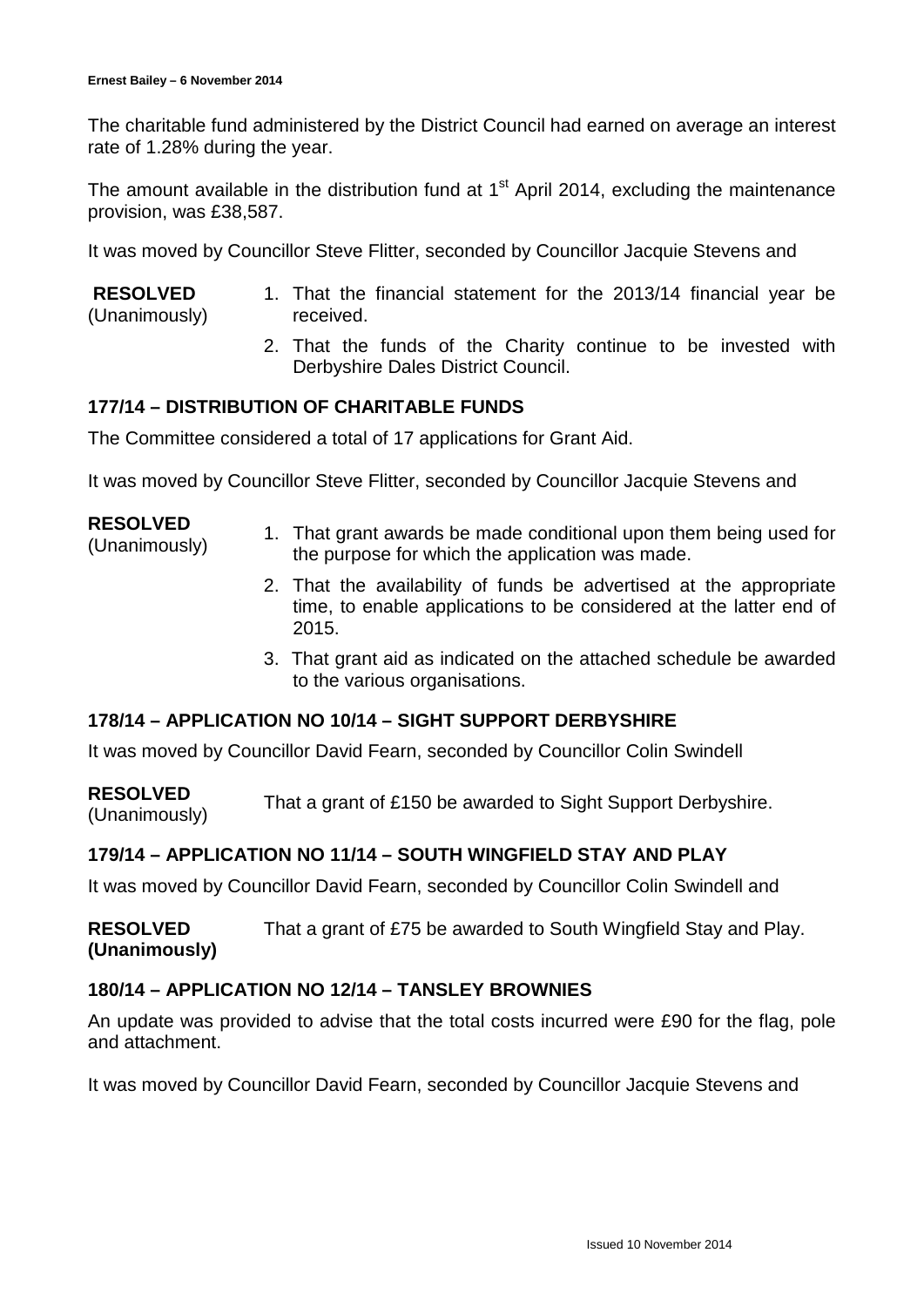**RESOLVED** RESULVED<br>(Unanimously) That a grant of £75 be awarded to Tansley Brownies.

#### **181/14 – APPLICATION NO 13/14 – MATLOCK RESIDENT**

It was moved by Councillor Colin Swindell, seconded by Councillor Jacquie Stevens and

## **RESOLVED** That a grant of £50 be awarded to a Matlock resident towards rent arrears and that the grant be paid direct against the arrears.

**Voting** In favour 7 Against 0 Abstentions 1

### **182/14 – APPLICATION NO 14/14 – MATLOCK & DISTRICT HARD OF HEARING CLUB**

It was moved by Councillor Colin Swindell, seconded by Councillor Steve Flitter and

**RESOLVED** (Unanimously) That a grant of £150 be awarded to Matlock & District Hard of Hearing Club.

#### **183/14 – APPLICATION NO 15/14 - VITALISE**

It was moved by Councillor Steve Flitter, seconded by Councillor Colin Swindell and

**RESOLVED RESOLVED** That no grant be awarded to Vitalise.<br>(Unanimously)

#### **184/14 – APPLICATION NO 16/14 – MATLOCK RESIDENT**

It was moved by Councillor David Fearn, seconded by Councillor Colin Swindell and

#### **RESOLVED**

That a grant of  $£100$  be awarded to a Matlock resident towards (Unanimously) repleasement beyonded towards to conserve the summated to replacement household items and that the resident be signposted to recycling and charitable organisations who sell such items.

**MEETING CLOSED – 6.35 p.m.**

**CHAIRMAN**